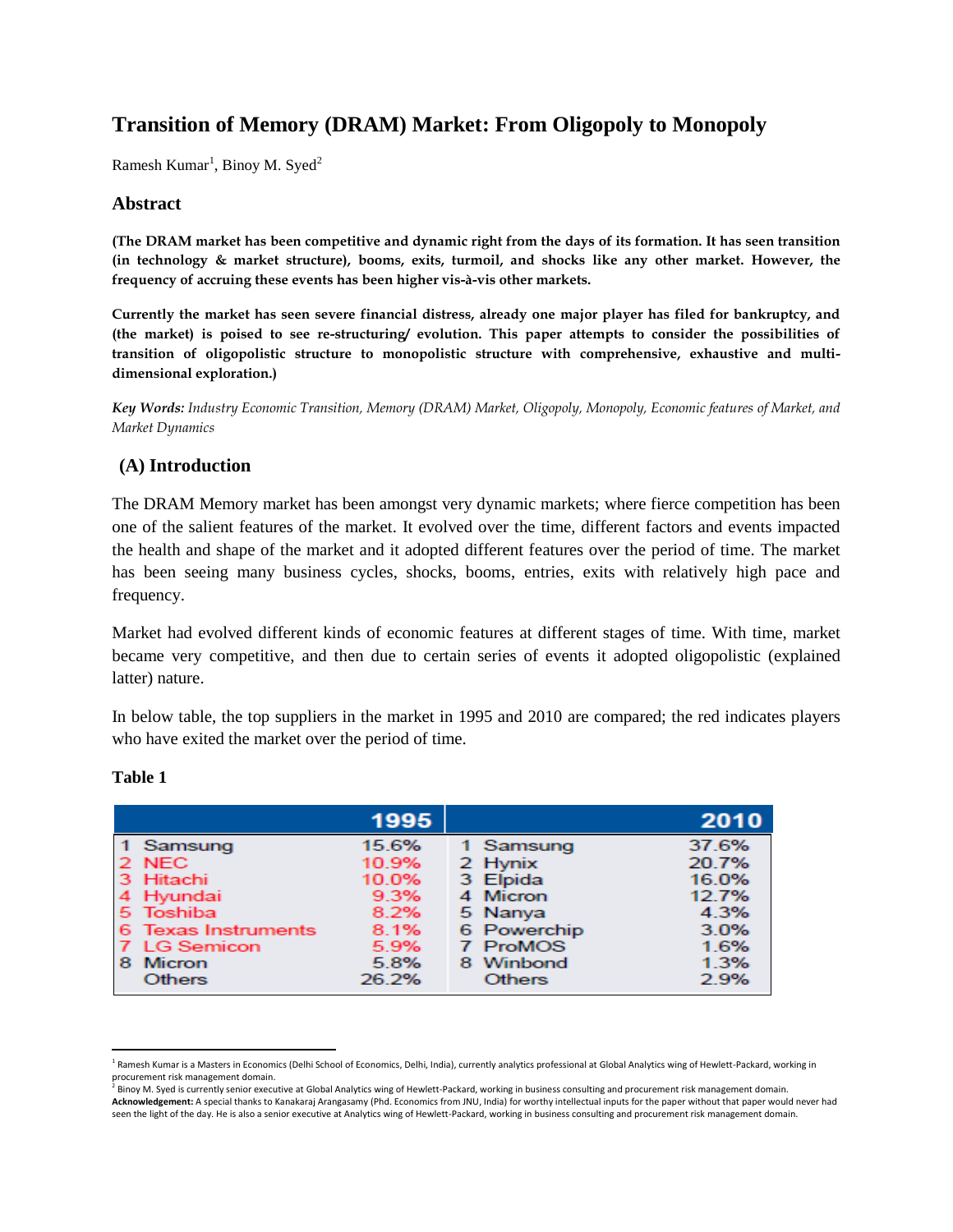As mentioned before, the market has seen many events in a span of 35 years, with certain downturns and recoveries; a quick snapshot of past 35 year history is depicted in the diagram below. It explains the business cycles of the market; it indicates 6 major downturns of the market, indicated in different colors. These downturns vary in their severity and magnitude, 2000-03 being the worst downturn where revenue was down by almost 80% and average selling price (ASP) was down by 90%. In terms of time span also, it lasted longest, for 11 quarters. Currently, also, industry is seeing potentially **the 7 th** downturn in 2011 and 1Q 12, where ASP for the mainstream fell significantly and sharply.



## **Diagram 1**

The graph plots industry revenue in billions of US dollars on Y axis and the time horizon in quarters on X axis.

As it can be seen the market has been aggressive and prone to changes, the current  $7<sup>th</sup>$  downturn has also impacted the nature of market and caused some structural changes in the DNA of the market. Already, one of the big players, Elpida, has filed for bankruptcy in February'12. The market share is concentrated among a few strong players and hence there is change in the market structure as a result of this new development.

This paper attempts to explore the possibilities, where market sees an economic transformation from **oligopolistic** tendency to **monopolistic** tendency. It further analyzes different channels through which this may happen, and test their likelihood through economic analysis and reasoning.

## **(B) Economic features of the DRAM market**

i. Oligopolistic structure from supplier's side: There are 4 big players in the industry consisting of almost 90-95% of the output; the inherent features of oligopolistic structure will be discussed later.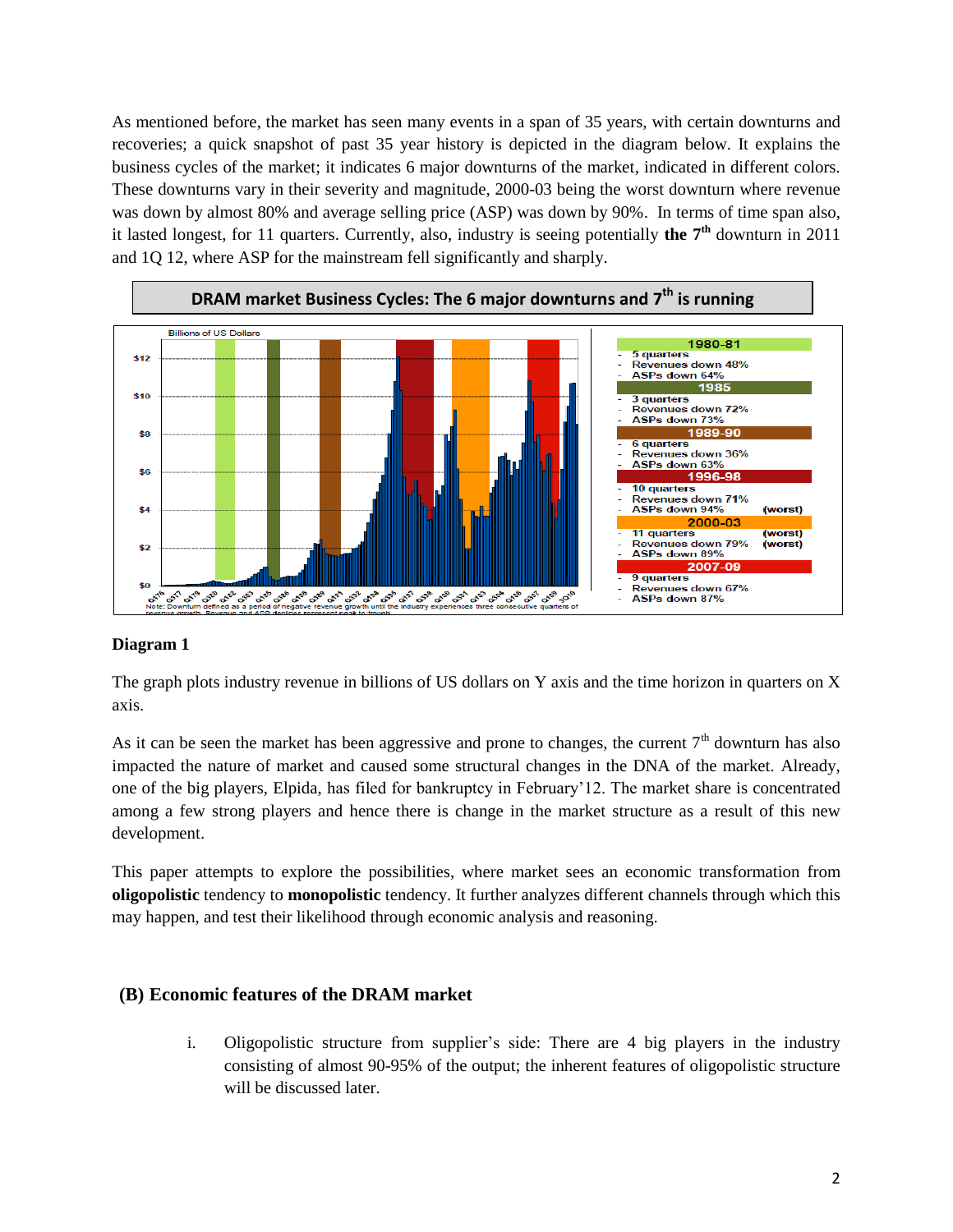- ii. Market is sufficiency (supply-demand gap) sensitive: Demand is more volatile and, supply is slow to respond and static in nature. The sufficiency is majorly driven by the demand volatility.
- iii. Few giant buyers: From the consumer side, there are a few giant buyers (4-5 PC manufacturers).
- iv. Continuous technology innovation (DDR, DDR2 then DDR3) and product replacement.
- v. It's a global market, so macroeconomic risk exposure: Coming from exchange rate fluctuations, economic shocks, economic performance.
- vi. Contract and spot market coexist: Spot comprises of smaller portion (about 10-15%) of the total market.
- vii. Existence of dominant player: one player is dominant in terms of technology and market share (but not the first mover).

## **(C) Economic Structure of current DRAM Market**

The current DRAM market resembles oligopolistic outlay, with few suppliers, and a certain level of price and quantity competition.

## What is **oligopoly**?

Oligopoly is a market structure with a few enterprises  $(\geq 2)$ , with a homogenous or differentiated product, where the firms are continuously informed about market conditions, with some barriers to entry. In oligopoly a firm takes decisions considering the interdependency of decisions among the firms. **Duopoly** refers to a special case where there are just 2 firms in the market.

There are different Economic theoretical models defining oligopoly behavior, and satisfying these attributes: Barriers to Entry,  $\geq 2$  player, price/quantity competition. These models are:

## **(1) Cournot Model**

- Features:  $\geq$ 2 player, quantity competition
- Firm have separate demand function (dependent at quantity produced by competitor)
- Simultaneous quantity game
- Certain Nash Equilibrium with no incentive for deviation **(2) Bertrand Model**
- Features:  $\geq 2$  players, true price competition, demand function dependent at quantity produced by competitor
- Nash Equilibrium is at zero profit and equal market share level
- Deviation from equilibrium price will either lead to losses or loss of market share to 0 **(3) Stackelberg Model:**
- Features:  $\geq 2$  players, Price/quantity competition
- One player has first mover advantage, and demand function dependent at quantity produced by competitor

Considering the empirical evidences, the DRAM market has shown volatility in Operating Profits (OPs) and there has been a price competition. DRAM market satisfies all the specific features given in the **Bertrand model with repeated game** (as players/producers interact repeatedly).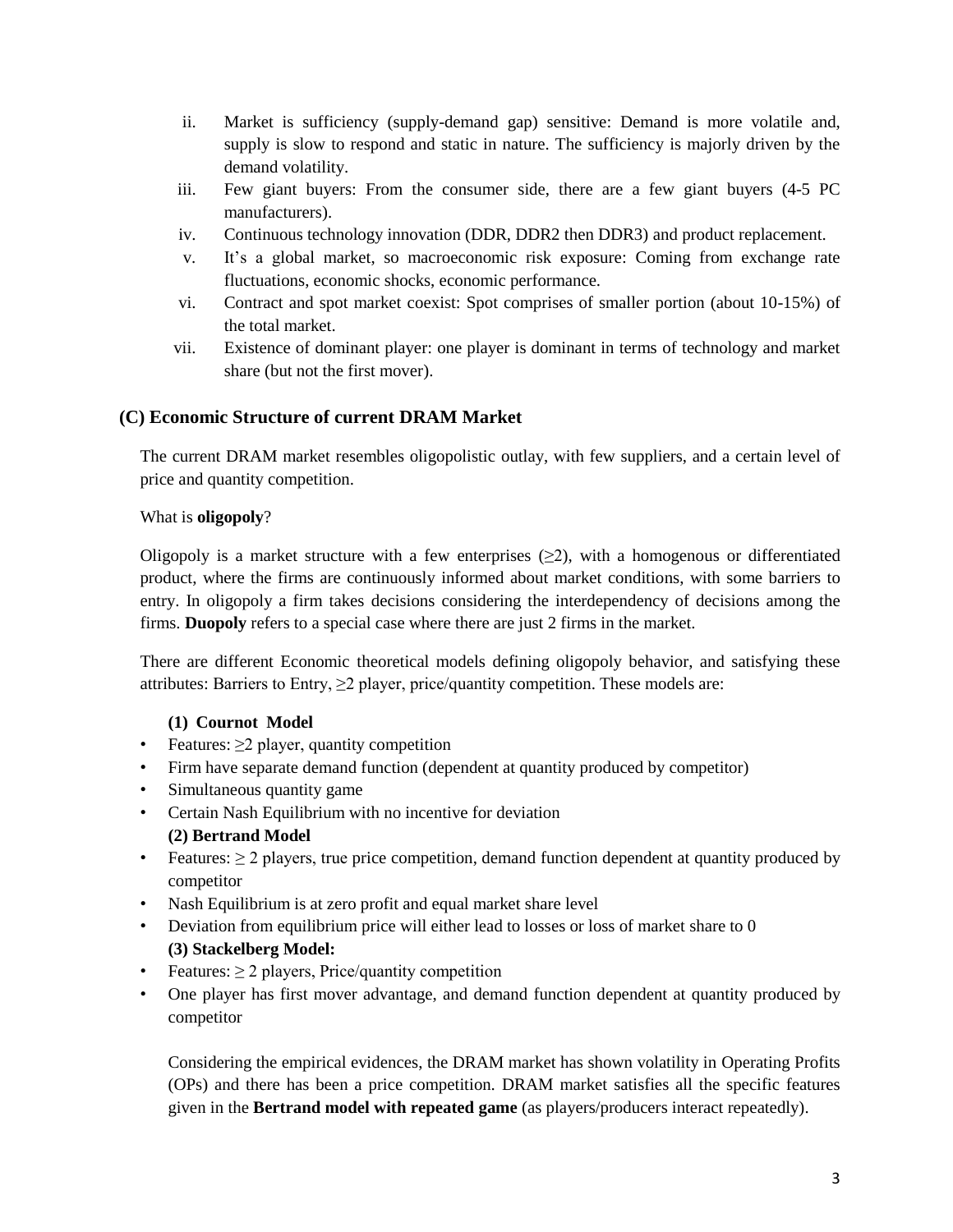

#### **Diagram 2**

The evidences of the price competition can be drawn from the above graph, it shows the OP of top 8 vendors for past 11 years, the average OP has been -6%.

## **(D) Possibilities of Transition from Oligopoly To Monopoly**

What is monopoly?

A market with these attributes: Single producer, high initial fixed investment, economies of scale, price discrimination and supernormal profits. Good has no close substitute. Here monopolists (producer) act as a price maker.



**Interpretation of Diagram (Diagram 3)**

• Here quantity is decided by interaction of Marginal Revenue(MR) with Marginal Cost (MC), but the price charged is decided by corresponding value of Average Revenue (AR) at that quantity

• So, RC times 0Q is the profit generated in long run

Micro economic theory, suggests **two possibilities** under which oligopolistic market can behave as a monopoly or can achieve a transition to monopoly.

- (1) **Collusion of all players** (producers) in market and they achieve monopolistic outcome (and share gains).
- (2) **Exit of Players** from market and only one player left with clear cost advantage to defer entry. (i.e. one player gain 100% market share by either merger and acquisitions or by beating the competitors out of the market, compelling them to exit).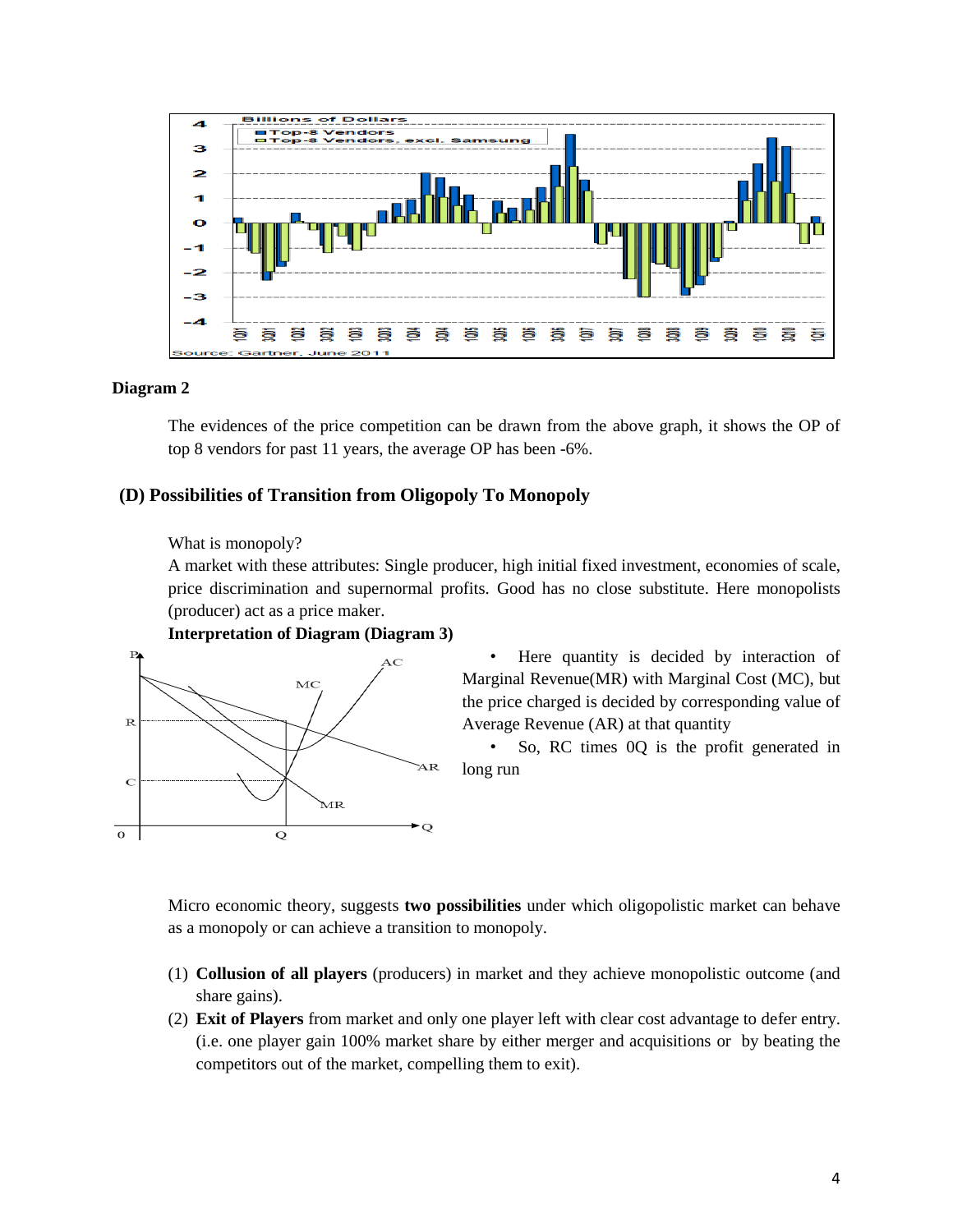### **Economic Perspective and Likelihood of Possibility No. 1**

It has been stated earlier that the DRAM market resembles features of Bertrand Model; assuming there are **3** players (for simplicity, n=3). **Demand** is,  $Q = a - \min(p_1, p_2)$ , where  $p_1$  is the price by firm 1 and  $p_2$ is the price by firm 2, Q is the market quantity and a>0 (constant term). **Cost** function for both firms is given by  $C(q_i) = c.q_i$ , where q is the quantity by firm and  $c>0$  (constant term,  $a>c>0$ )

Now, if it were a monopoly market the solution would have been at

Max  $_0$  {(a- Q).Q –c.Q}

Which will result (the solution to above maximization exercise) monopoly price  $(\mathbf{p_m}) = (a+c)/2$ , and monopoly Profit  $(\pi_{\mathbf{m}}) = (a - c)^2/4$ .

If all 3 producer can collude and charge monopoly price  $p_m = (a+c)/2$ , then they can share profit of  $(a$ c)<sup>2</sup>/12 each, respectively. Now, these producers have this **strategy:** play (charge)  $p_i = p_m = (a+c)/2$  (the monopoly price) as long as the other producer has played  $p_m$  in all prior periods, play  $p_i = c$  (which is marginal cost i.e. no profit) forever otherwise. In this case all the 3 will have to charger p=c hence will be making 0 profits.

Using this strategy, there is incentive for deviation, as soon as, one of the producer slash prices marginally below  $p_m$ , it will capture all demand, and hence slightly less than monopoly profit of  $(a - c)^2/4$  (assuming epsilon difference from monopoly profit) the others will be having zero demand and hence zero profit (this is one period game).

For n=3, deviation profit  $(a - c)^2/4 > (a - c)^2/12$ 

For n=4, deviation profit  $(a - c)^2/4$  is even larger than the collusion profit of  $(a - c)^2/16$ 

So, as n increases the incentive for deviation from collusive outcome increase even further. Even if we extend it to multi-period game, we will realize that there will be certain incentive for producer to deviate from collusion and charge slightly less price to gain market share and those deviation incentive will be higher for higher n.

There can always be incentive for players to deviate from collusive outcome (monopolistic output) and make extensive gains. **Strong penalties** need to be imposed for deviation from  $p_m$ . These strong penalties are difficult to conceive in a set-up where one firm is quite dominating in terms of cost advantage/market share. Hence possibility of collusion in this DRAM market is difficult to conceive. The first possibility is ruled out on these grounds.

## **Economic Perspective and Likelihood of Possibility No. 2**

One player outperforms others in terms of (a) Cost advantage (production cost efficiency) (b) Captures market through product innovation (c) Institutional Barriers by Regulatory authorities (d) Exit of financially weak firms in some odd economic conditions. In fact the market **ground reality** resembles this possibility well.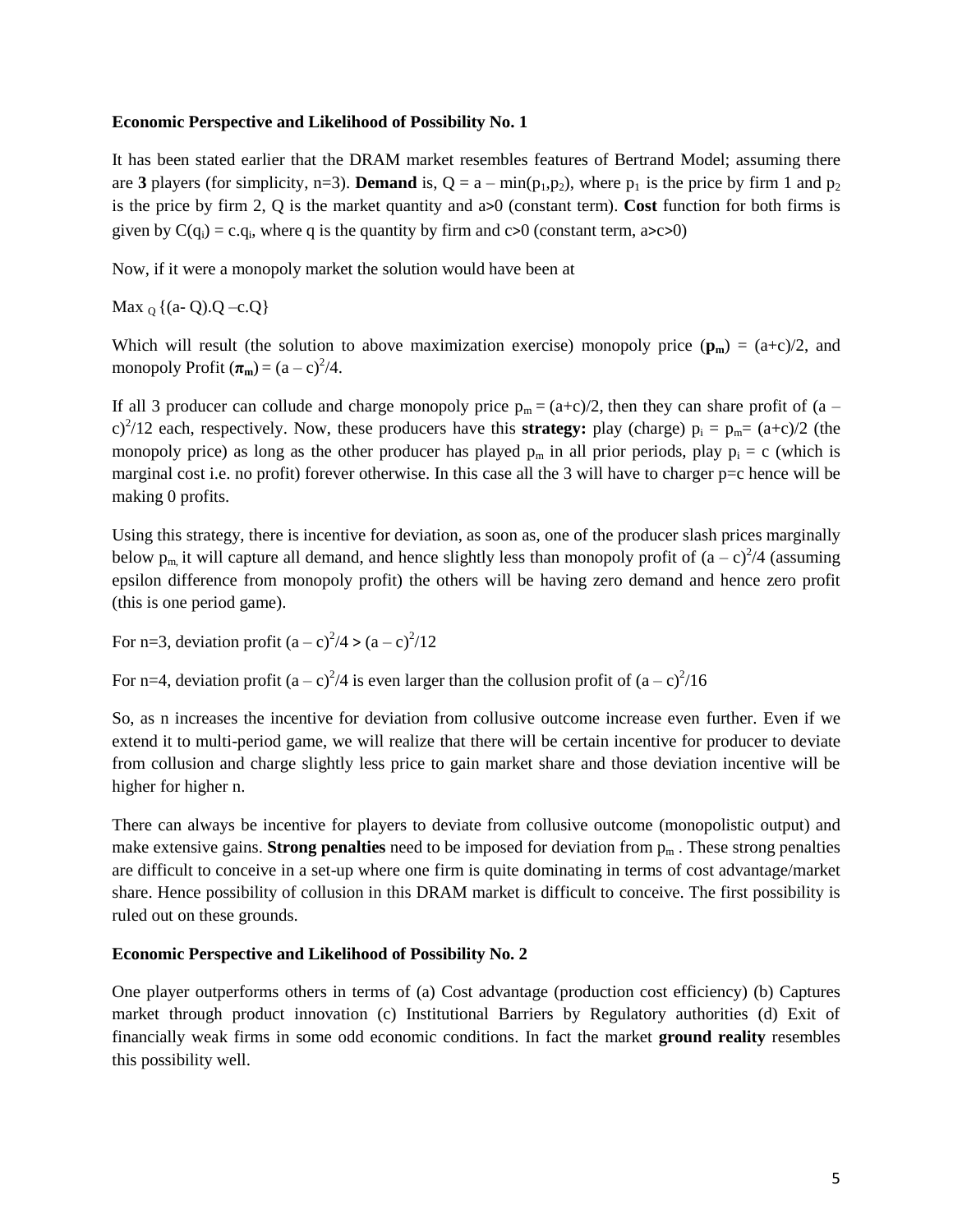- i. Samsung has come up as front runner in terms of cost advantage due to better and advance production technology (a. factor is there)
- ii. It has been forging ahead in terms of product innovation; one step ahead in its technology and product portfolio (b. factor is there).
- iii. The DRAM industry has seen a tough phase from 2007-09, most of the firms have seen huge negative operating profits, most of the firms have not recovered their losses so far, which occurred during that period. In second half of 2011, again market is going through the similar kind of **financial distress.** Prices have seen more than 50% fall, and remaining below cash cost for almost all firms. Only, two players, Samsung and Hynix are capable of bearing this distress. (The reason d. is also there).
- iv. The current financial distress already has caused the demise of Elpida (market share of 13%), it has filed for the bankruptcy, and seeking for re-structuring or liquidation as possibilities, it will be acquired by Micron.

Theoretically, all the evidence are supporting a possible revolution in terms of transition of the market structure i.e. going into monopoly from the current oligopolistic structure. Now, to support this argument even further, some of **empirical evidence** is analyzed.

## **Empirical Evidence**

- i. There are already 5-6 small players, who have exited from the market in the 2007-09 distress.
- ii. Samsung has been cost efficient (lowest per unit production cost), also, it has been front runner in

|              | Company Tech. Node | 1Q09  | 2Q09  | 3Q09 | 4Q09 | <b>1Q10</b> | 2Q10 | 3Q10 | 4Q10 | <b>1Q11</b> | 2Q11E | 3Q11F | 4Q11F |
|--------------|--------------------|-------|-------|------|------|-------------|------|------|------|-------------|-------|-------|-------|
| Samsung      | 90 <sub>nm</sub>   |       |       |      |      |             |      |      |      |             |       |       |       |
|              | 80nm 6F2           | 9%    | 5%    | 3%   | 3%   | 3%          | 3%   | 2%   | 2%   | $1\%$       |       |       |       |
|              | 68nm 6F2           | 66%   | 61%   | 52%  | 42%  | 34%         | 24%  | 12%  | 1%   |             |       |       |       |
|              | 56nm 6F2           | 25%   | 33%   | 45%  | 51%  | 49%         | 42%  | 29%  | 32%  | 25%         | 17%   | 13%   | 12%   |
|              | 46nm 6F2           | $0\%$ | $0\%$ | 0%   | 5%   | 14%         | 31%  | 52%  | 58%  | 59%         | 51%   | 37%   | 25%   |
|              | 35nm 6F2           |       |       |      |      | 0%          | 0%   | 5%   | 8%   | 15%         | 32%   | 49%   | 64%   |
| <b>Hynix</b> | 90 <sub>nm</sub>   |       |       |      |      |             |      |      |      |             |       |       |       |
|              | 80nm               | 4%    | 3%    | 3%   | 2%   | 1%          | 1%   | 1%   | 1%   | 1%          | $0\%$ | 0%    | 0%    |
|              | 66nm               | 82%   | 70%   | 62%  | 58%  | 49%         | 38%  | 21%  | 17%  | 11%         | 4%    | 4%    | 4%    |
|              | 54 <sub>nm</sub>   | 14%   | 27%   | 35%  | 40%  | 48%         | 49%  | 51%  | 41%  | 38%         | 37%   | 23%   | 15%   |
|              | 44nm               |       |       |      |      | 2%          | 12%  | 28%  | 41%  | 50%         | 58%   | 68%   | 73%   |
|              | 38nm 6F2           |       |       |      |      |             |      |      |      | 0%          | 1%    | 4%    | 8%    |

**Table 2** shows the % of total production under various technology nodes. Samsung in 2009 had 68 nm technology and was dominant, in H1 2010 56nm, in H2 10 46nm and in H2 11 with 35 nm technology node, it will be dominant (lower the technology node, better it is).

iii. The economic indicator for measuring the industry concentration, the "**Herfindahl– Hirschman Index (HHI)",** also, confirms our analysis. HHI is a measure of industrial concentration, it shows how the competitiveness in the industry is moving, despite the structure of market. It can take a value between 0 to 10000, 0 indicating high level of competition (perfect competition), the ideal world, value 10000 indicating perfect monopoly (other extreme). It uses the market share distribution of the industry and quantifies the level of concentration at every point of time.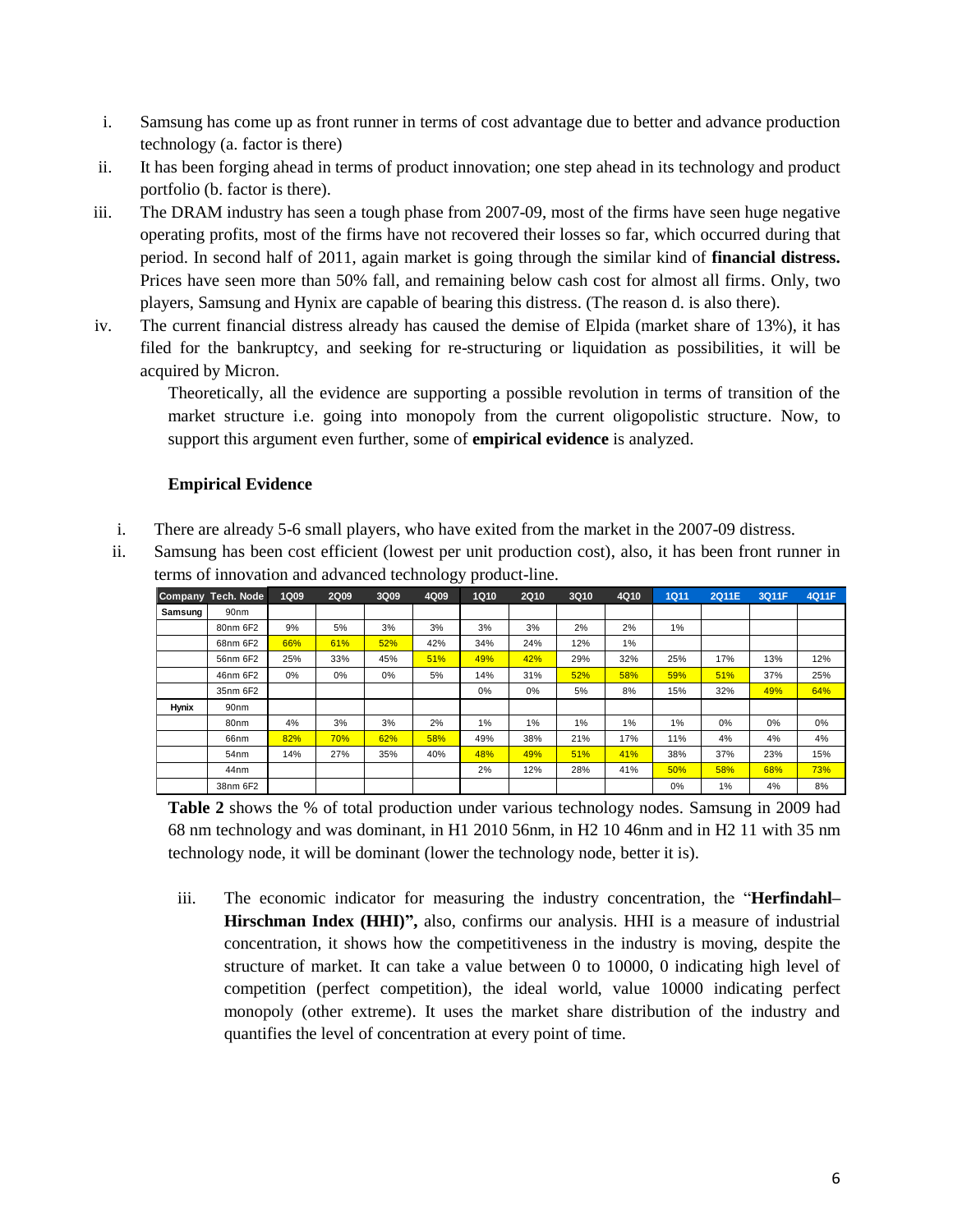It can be seen the overall HHI is increasing, meaning the concentration in the industry is increasing, and level of competitiveness is reducing. With Elpida acquired by Micron, the index will jump further, indicating higher level of concentration.



iv. The analysis of Samsung's market share dynamics over the past 3 years, throws good evidence in favor of this hypothesis, Samsung has been gaining the market share constantly in the past 4 years.



This diagram **(diagram 5)** shows the market share of Samsung over the past 3 years, with red line. There is best fit polynomial trend line which indicates, with this

momentum, Samsung will capture almost 60% of the market in beginning of Q1 13. Similar analysis for the market share of Hynix reveals a less convincing picture.



Diagram 6 explains similar best fit for Hynix's market share analysis, where it is showing slight gains. It is showing a kind of stability around 20-22% market share. Diagram 7 shows similar best fit polynomial trending for combined share of Samsung and Hynix. It reveals that they both